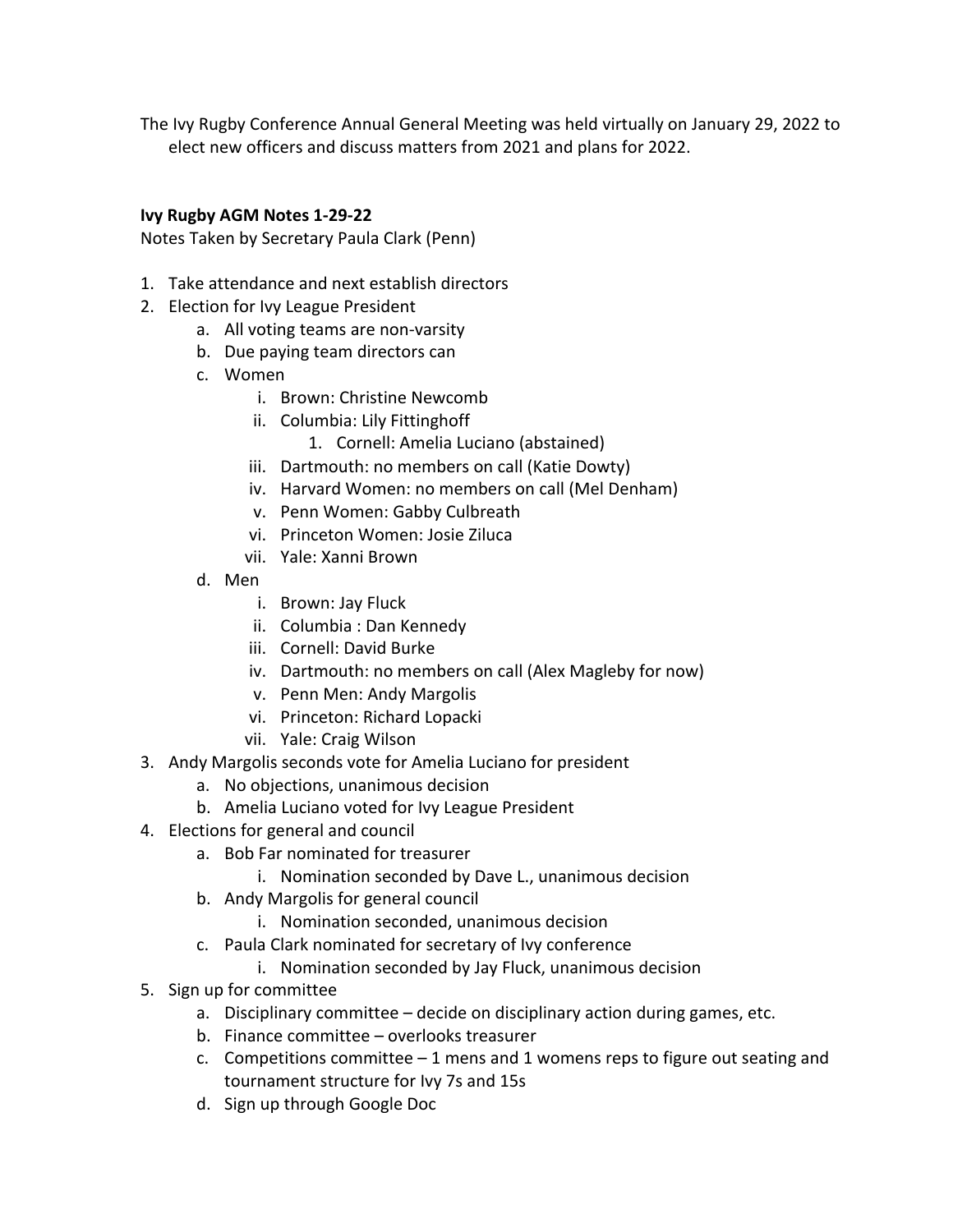- i. https://docs.google.com/document/d/1d1athP8DUGJv5fUG\_G7ByFfAEIB VWdmjKPK\_8ELGDfY/edit
- 6. Team overview from Fall 2021
	- a. Brown
		- i. Women NIRA (NCAA) Conference (Dartmouth and Harvard)
		- ii. Men 12 games, 1 forfeit, competed Ivy league in NCR, no restrictions for practice in Spring
	- b. Columbia
		- i. Women Tri-State, some issues with COVID, about 7 games
		- ii. Men 4 games, issues with COVID and field space for training, NCR Ivy conference in the Fall
	- c. Cornell
		- i. Women Upstate New York Conference, played 5 games, no info on when to start practice
		- ii. Men no COVID restrictions for Fall 2021, 2 week restrictions for Spring 2022, issues with numbers, 2 local games (1 cancelled), played Penn, Columbia, Princeton and Brown. Unsure about current league
	- d. Penn
		- i. Women EPRU, 3 games,
		- ii. Men played in the Ivys and NCR, slow start with COVID, lack of turnout and commitment, planning on normal schedule for Spring 2022, played 6 games
	- e. Princeton
		- i. Women club team 15s, 5 games, focusing on 7s in Spring, transitioning to varsity status in Fall 2022, hired new coach and looking for an assistant coach. Fall plan is still developing, not participating at the top level for the first year. Urges other interested programs to become varsity to make Women's rugby an Ivy League sport.
		- ii. Men played 6 games, mix playing Ivy and local teams, didn't play Penn or Columbia, did play Rutgers. Want to play blended teams (Ivy and local) in the future. Fields are destroyed, so they're using 1 temporary field with women's team. Focusing on 15s, but will send 7s to Ivy Conference. Issues with numbers as well.
	- f. Yale
		- i. Women New England Championship Tier 3 conference, mixture of 7s, 10s, 15s. Brought numbers up to 20 players.
		- ii. Men played all the Ivy teams except Dartmouth and Cornell. Played some Liberty teams. Blended competitions. Playing 15s in the Spring. Practice starts on Feb. 7, no teams will be sent to Ivy League 7s bc focusing on 15s, and it is alumni weekend.
- 7. Yale men are the only men's team who is not definitely not playing in Ivy 7s. Need to hear back from Penn women, and a few other men's teams.
- 8. Treasurer's Report
	- a. 2 years ago dues became voluntarily (due to COVID and lack of playing)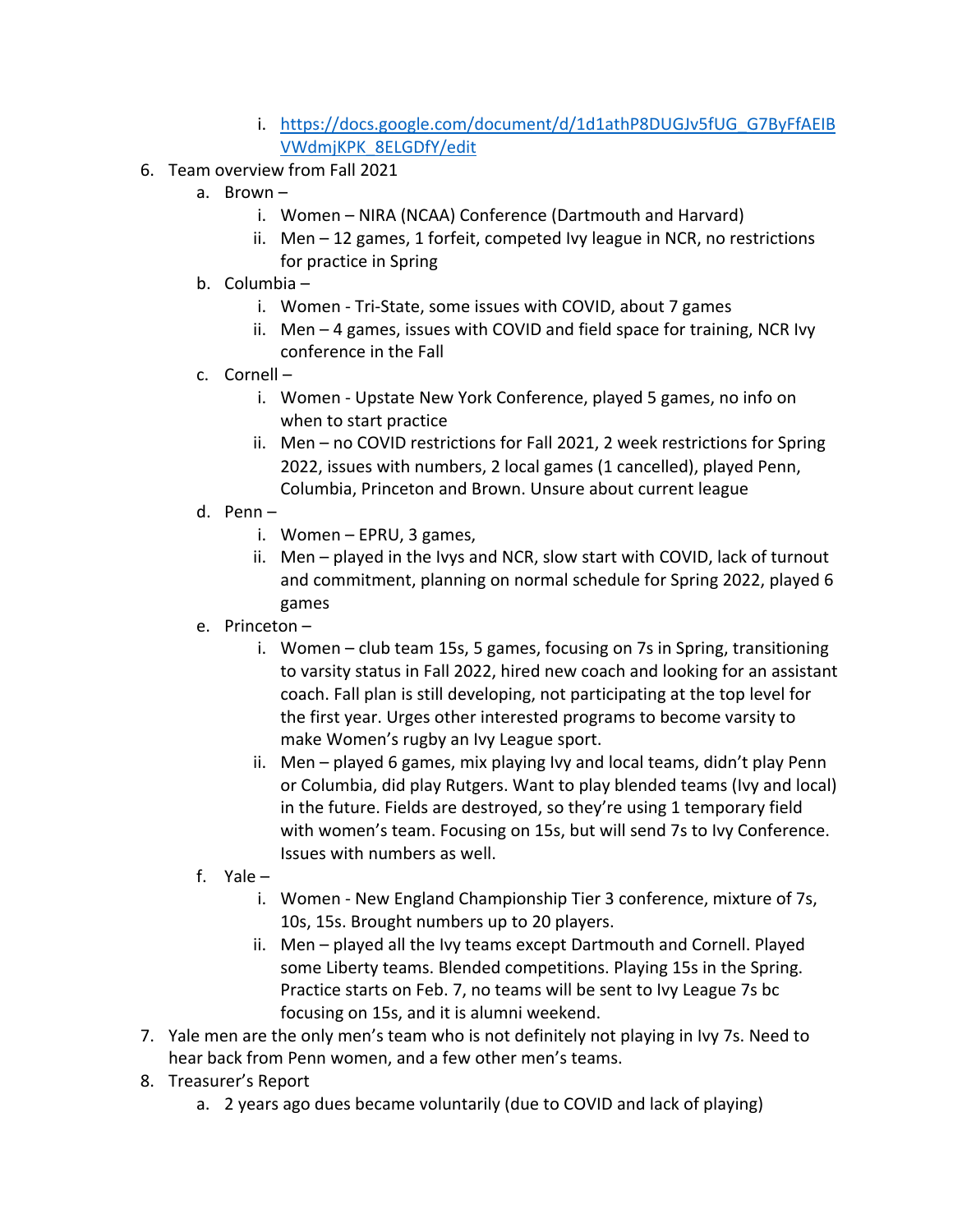- b. Collected \$1,000 from 5 programs (10 teams) in CY2021
- c. Expenses reduced to a minimum
- d. Maintained insurance coverage (\$1350)
- e. Website maintenance and software (\$464 a quarter/~\$1900 a year)
- f. AGM did not happen this year because meeting was virtual Ivy Conference Lunch is usually around \$400-\$450
- g. Started 2021 with \$9,000
- h. [ACTION ITEM] Treasurer recommend reducing dues:
	- i. Club \$750 to \$350
	- ii. Varsity remains same at \$200
- i. David LaFlamme thinks extra money should go to
	- i. Livestream costs
	- ii. Refurbishing the Ivy trophy
- j. Andy Margolis wants to reduce costs, but not bare minimum. Proposes a subcommittee to look into everything.
- k. Any team that has issue paying dues can contact president and treasurer and figure something out
- 9. Nomination
	- a. Keep fees the same \$750 (\$200 for varsity members). If a team has financial issues they can contact treasurer (Robert Far) and president (Amelia Luciano) to figure something out.
	- b. Seconded, unanimous decision to keep fees the same
- 10. Ivy 7s Harvard (2022) hosting no issues for costs, Dartmouth (2023) does potentially have issues for costs and may want some costs subsidized
- 11. For score reporting self-report scores and Stephen Siano will post to website
- 12. Jay Fluck motions for adoption and ratification of Bob Far's treasury report
	- a. Andy Margolis seconds
	- b. Bob Far wants future meetings to include prospective budget
- 13. Richard Lopacki wants more in-depth info about due-paying teams and what teams can pay and which cannot
- 14. David LaFlamme asks if Craig Wilson will focus on both 15s or 7s just 15s
- 15. Andy Margolis asks Tiger if Penn team falls on Spring Fling it does not
- 16. Academic All-Ivy
	- a. Waiting on responses from:
		- i. Columbia Men
		- ii. Cornell Men
		- iii. Harvard Men
		- iv. Penn Men
		- v. Penn Women
		- vi. Harvard Women
	- b. Respond to Amelia Luciano by next week
- 17. Disciplinary Action Report
	- a. No disciplinary action taken for on field behavior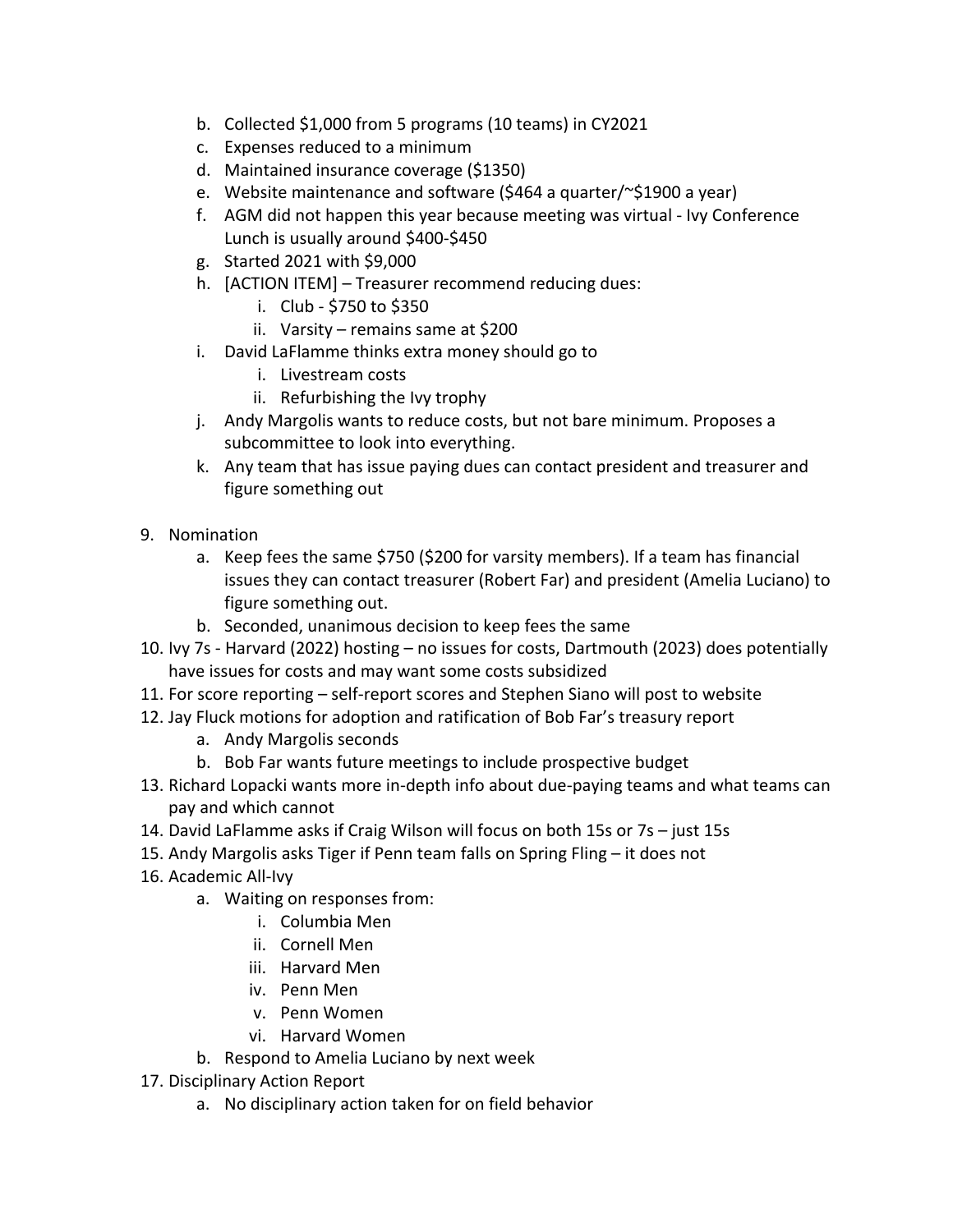- b. 2 informal complaints of coaches and players being disrespectful to referees i. Please be respectful
- c. Dartmouth NCR vs Penn State One of Brown players was injured and lack of reporting from NCR on how the disciplinary hearing went
	- i. Please be safe and have documentation on safety
- 18. How is NCR working for teams instead of Ivy Conference?
	- a. No responses
- 19. How is Ivy 7s going to work?
	- a. Hosting
		- i. 4 teams were interested in hosting
		- ii. 2 teams ultimately interested in hosting Dartmouth and Harvard
		- iii. Harvard was selected. Amelia is working with Justin Moss (Harvard) to organize. 19 teams are coming. Games will happen on 2 fields, ESPN+ will livestream on main field. Indoors available for changing. Looking for sponsors for food.
	- b. Schedule formation
		- i. Will use competitions committee with Justin Moss (Harvard) to make match-up
			- 1. Christine Newcomb (Brown)
			- 2. Dan Kennedy (Columbia)
			- 3. Richard Lopacki (Princeton)
			- 4. Tiger Bax (Penn) chair of competitions committee for 15s
		- ii. Possibility on men's side: NCR qualifier for CRC in NOLA
		- iii. Will varsity women play against club teams?
			- 1. Many varsity teams will have two teams (A and B), so one side may play club teams, A-sides are allowed to play club teams according to NIRA
	- c. Andy Margolis asks if ESPN+ ads will be given to us?
		- i. Harvard has a plan with ESPN+ to cover all home games
		- ii. Not sure if ad money comes back to Harvard, but it would not come back to the conference
	- d. Must make sure that schools are legally okay with sponsorships
- 20. Figuring out committees
	- a. Competitions committee
		- Men's
		- i. Dan Kennedy (Columbia)
		- ii. Richard Lapacki (Princeton)
		- iii. Tiger Bax (Chair)
			- Women's 7s
		- iv. Christine Newcomb (Brown)
	- b. Disciplinary Committee
		- i. Dave Laflamme (Brown)
		- ii. Richard Lopacki (Princeton)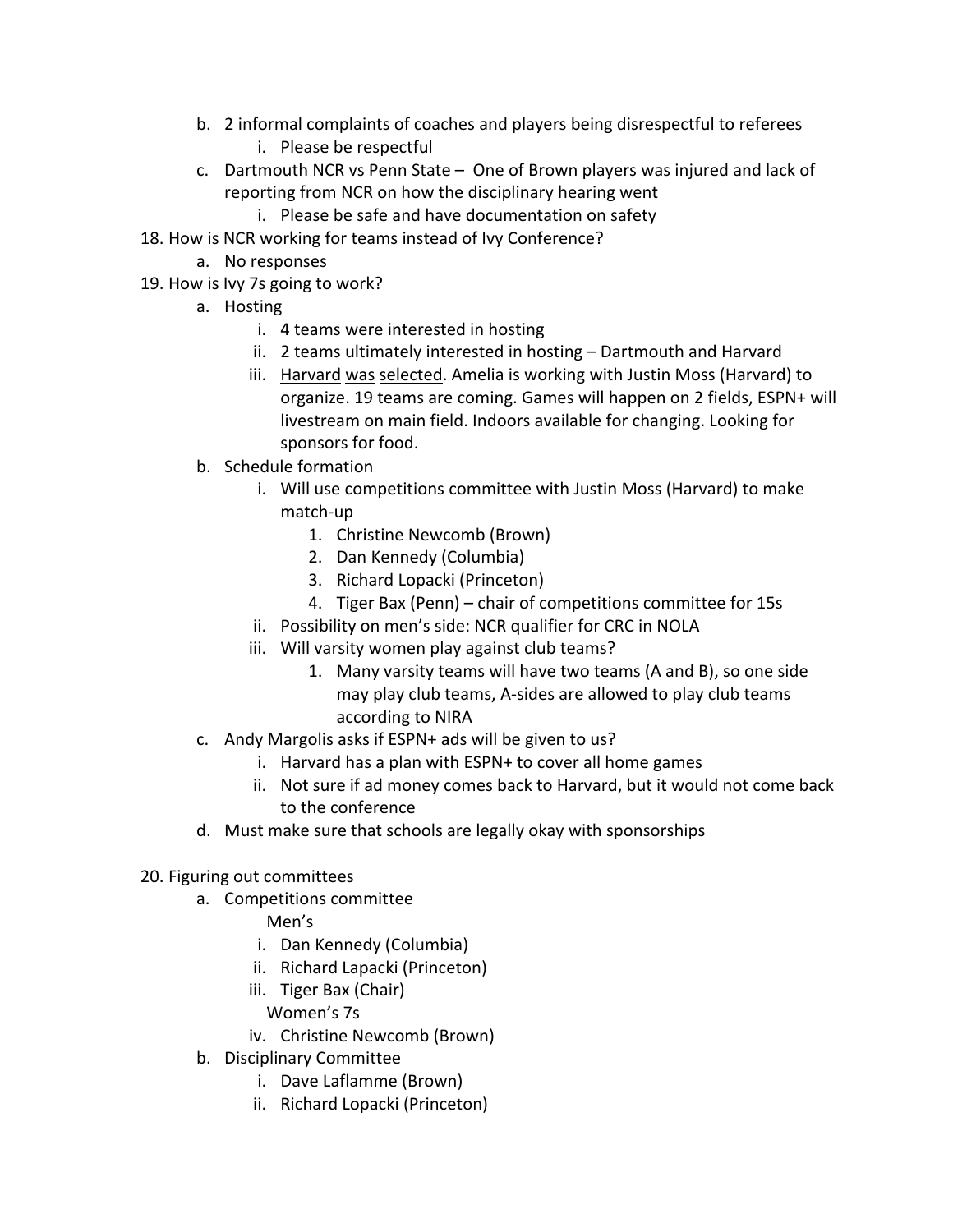- iii. Jay Fluck (Brown)
- iv. Milli Luciano (President)
- v. Xanni Brown (Yale)
- c. Finance Committee
	- i. Christopher Lee (c.lee3@columbia.edu) (Columbia)
- d. Motion to ratify committees by Amelia
	- i. Seconded, unanimous support
- 21. Eligibility of players from Dan Kennedy (Columbia)
	- a. Columbia has ineligible players due to their age/years since graduating HS
	- b. NCR/USA rugby says this player cannot play in A-side/qualifying matches
	- c. Dan Kennedy believes this is a violation of Title IX age discrimination
	- d. If the match is a qualifying match then the player cannot play in a determining match
	- e. If the match is non-qualifying then the decision is made by the conference
		- i. Amelia states that the player should then be able to play in the B side match
	- f. For women NCAA, there is no restriction on age
	- g. Ivy Conference (Amelia Luciano) says that any students enrolled in the Ivy League in good standing can play in friendly matches
		- i. Should not exclude players who play past age of 7 years from high school
		- ii. Andy Margolis proposes for a subcommittee to investigate the eligibility
	- h. Andy Margolis and Amelia propose a sub-committee to investigate
		- i. Dan Kennedy
		- ii. Amelia Luciano
		- iii. Maia Laitinen (mal2336@barnard.edu)
		- iv. David Laflamme
		- v. Christopher Lee (Columbia)
		- vi. Andy Margolis will not be on the committee, but will look at the legal aspect as General Council
		- vii. Look at past decisions, look at NCR rules, etc. and provide a recommendation prior to Ivy 7s (April 2022)
		- viii. Christopher Lee states that
			- 1. "In terms of liability, Columbia Men's have checked with NCR Website and NCR directly through phone that those registered with NCR (with no regard to eligibility) are insured"
			- 2. Currently NCR has no rule particularly for Military Vets while USA Rugby does - "waiver applies to all student-athletes participating in the USA Rugby College Competitions whose military service has prevented the individual's ability to compete five years within the ten years since high school graduation"
			- 3. https://www.ncrugby.org/page/show/6132936-insurance
		- ix. Timeline:
			- 1. need decisions before Ivy 7s
			- **2. Gather evidence by the first week of March 2022**